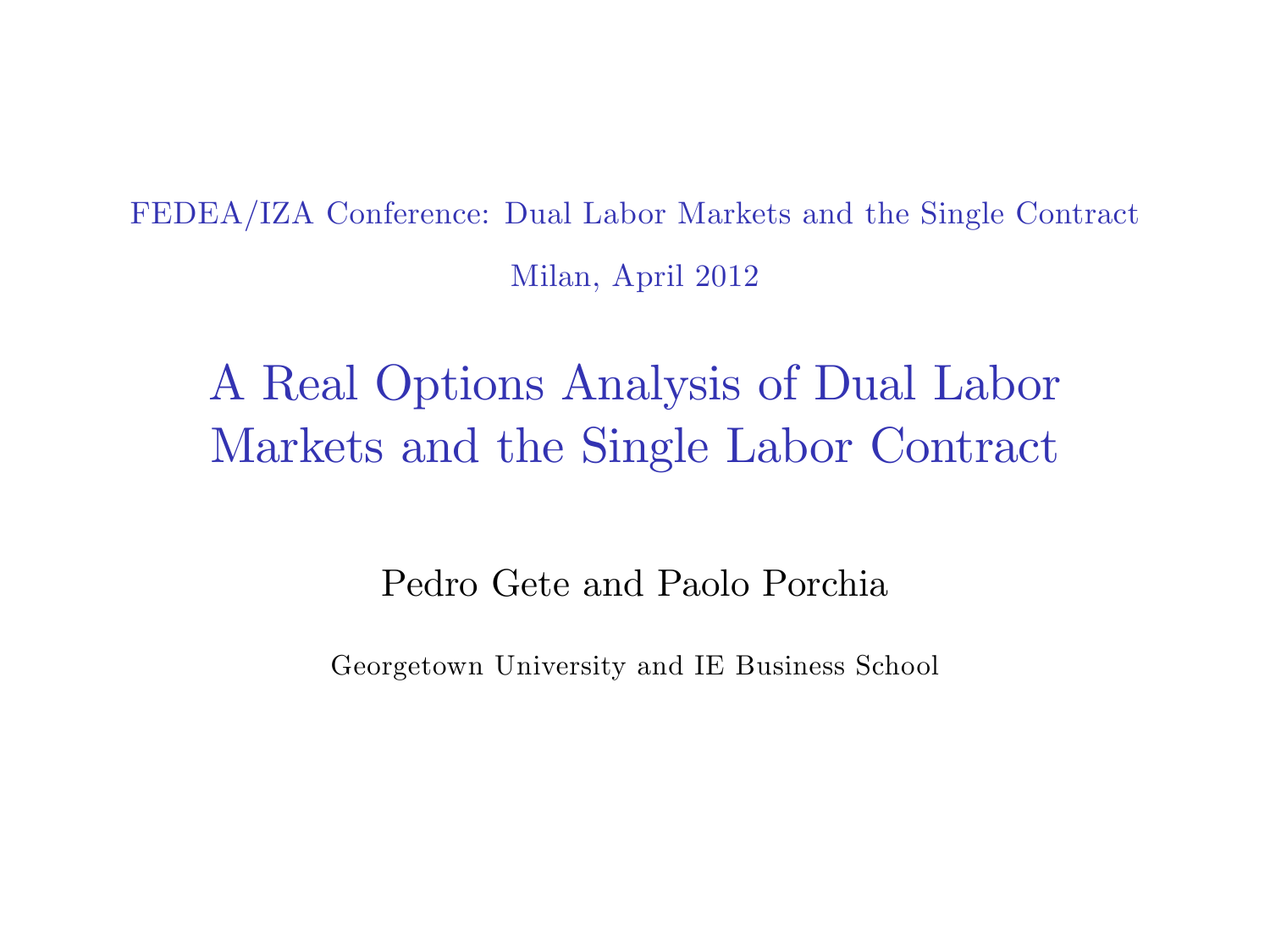# **Motivation**

- $\triangleright$  We study the firing/hiring decisions of a firm under two labor regulations:
	- $\triangleright$  Single Contract
	- $\Box$  Dual Labor
- $\triangleright$  Focus on the different incentives provided. Especially the option value
- $\triangleright$  The decision to fire is like the decision to exercise an American option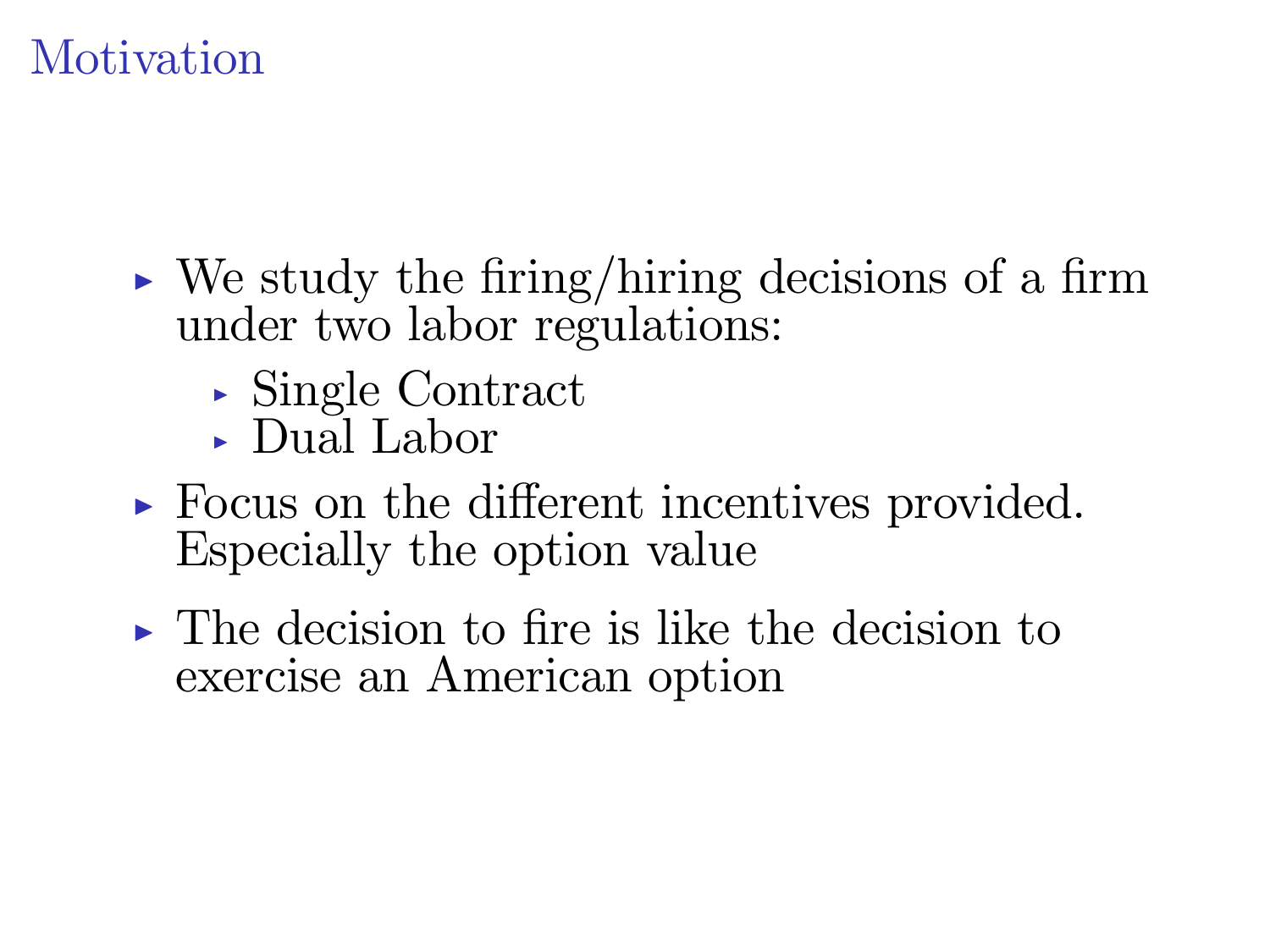### Summary of Results

- $\triangleright$  The Single Contract increases rate of conversion of temporary contracts into permanent (except in bad economic times)
- $\triangleright$  It reduces volatility of employment to economic shocks and for low enough initial costs, it creates more jobs
- $\triangleright$  However, it transfers incentive to fire to fresh hires. Especially with large economic uncertainty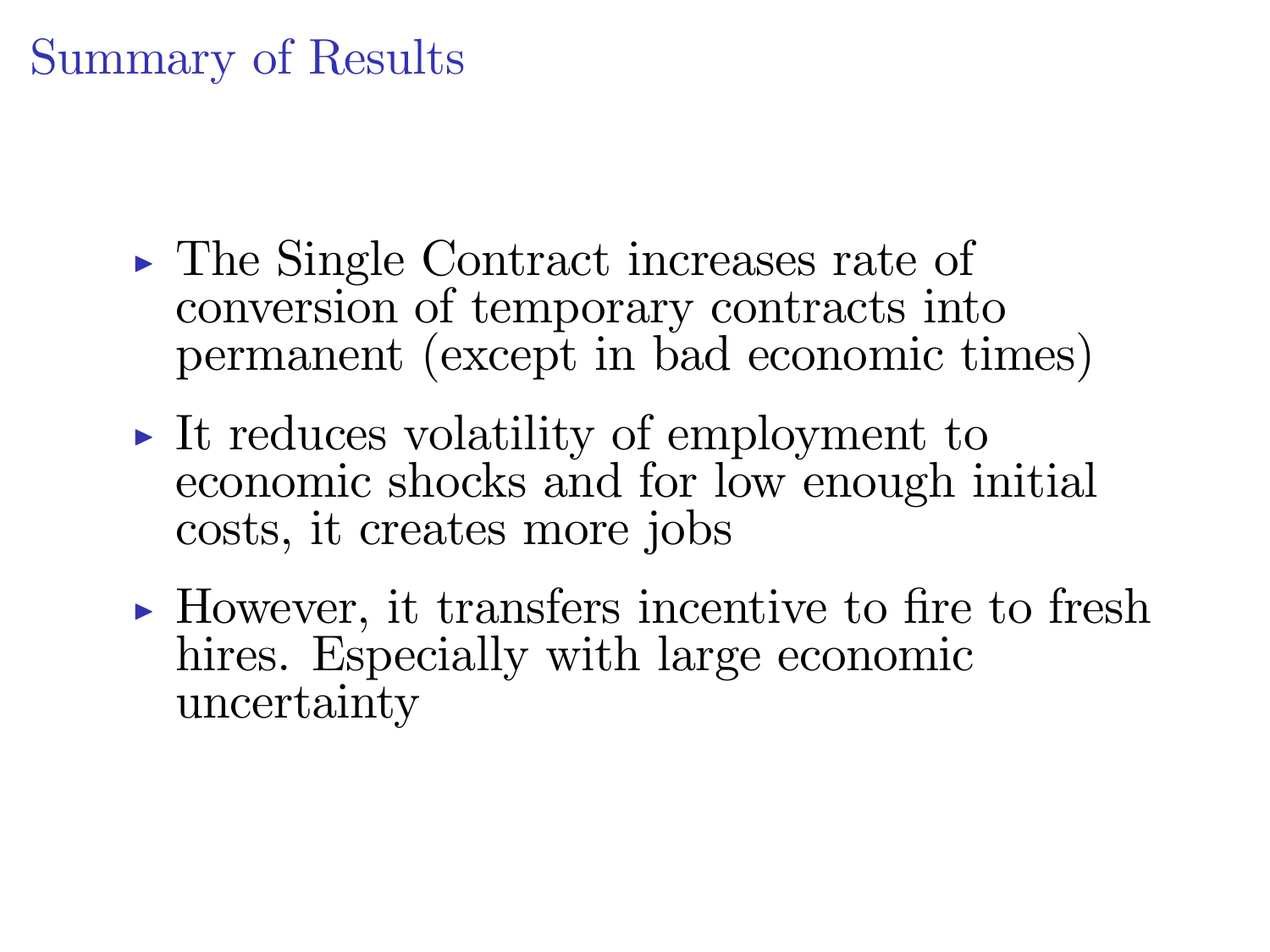### Model

- $\triangleright$  Partial equilibrium model of labor demand of a firm
- $\triangleright$  The firm can employ a worker or stay idle
- $\triangleright$  If it employs a worker: exogenous profits net of wages

$$
y_{t+1} = y_t + \mu \Delta + \sigma \varepsilon_{t+1} \sqrt{\Delta}
$$

- $\triangleright$  Profits can be positive or negative.
- $\triangleright$  If it stays idle: zero profits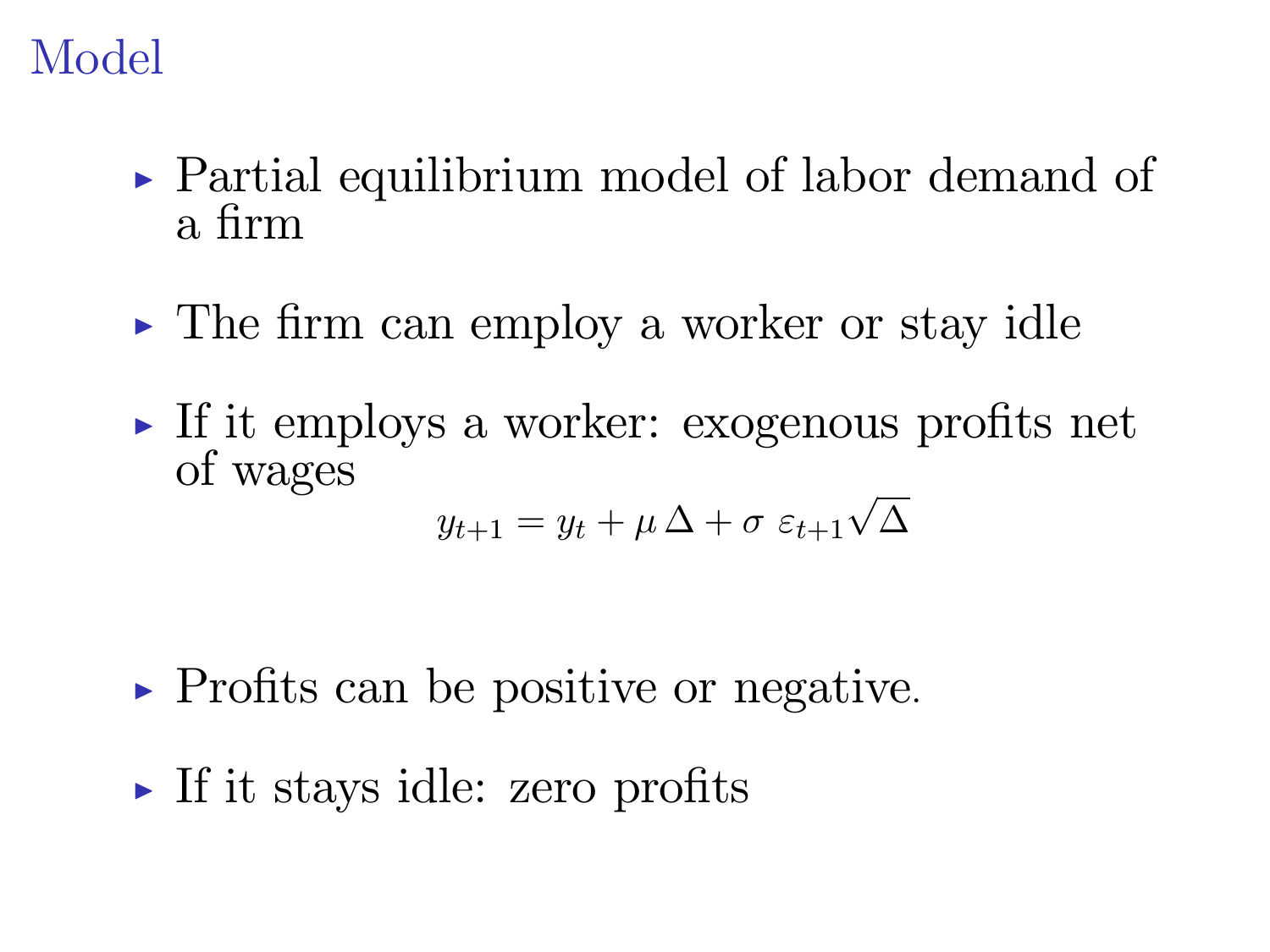- $\triangleright$  The firm can fire the worker paying firing costs (inability to fire: infinite cost).
- $\triangleright$  The firm can hire a worker paying a constant hiring cost.
- $\blacktriangleright$  Hence firm's profits are

$$
\pi_t = y_t I_t \qquad I_t = \begin{cases} 1 & \text{if } \text{emplots} \\ 0 & \text{if } \text{does not employ} \end{cases}
$$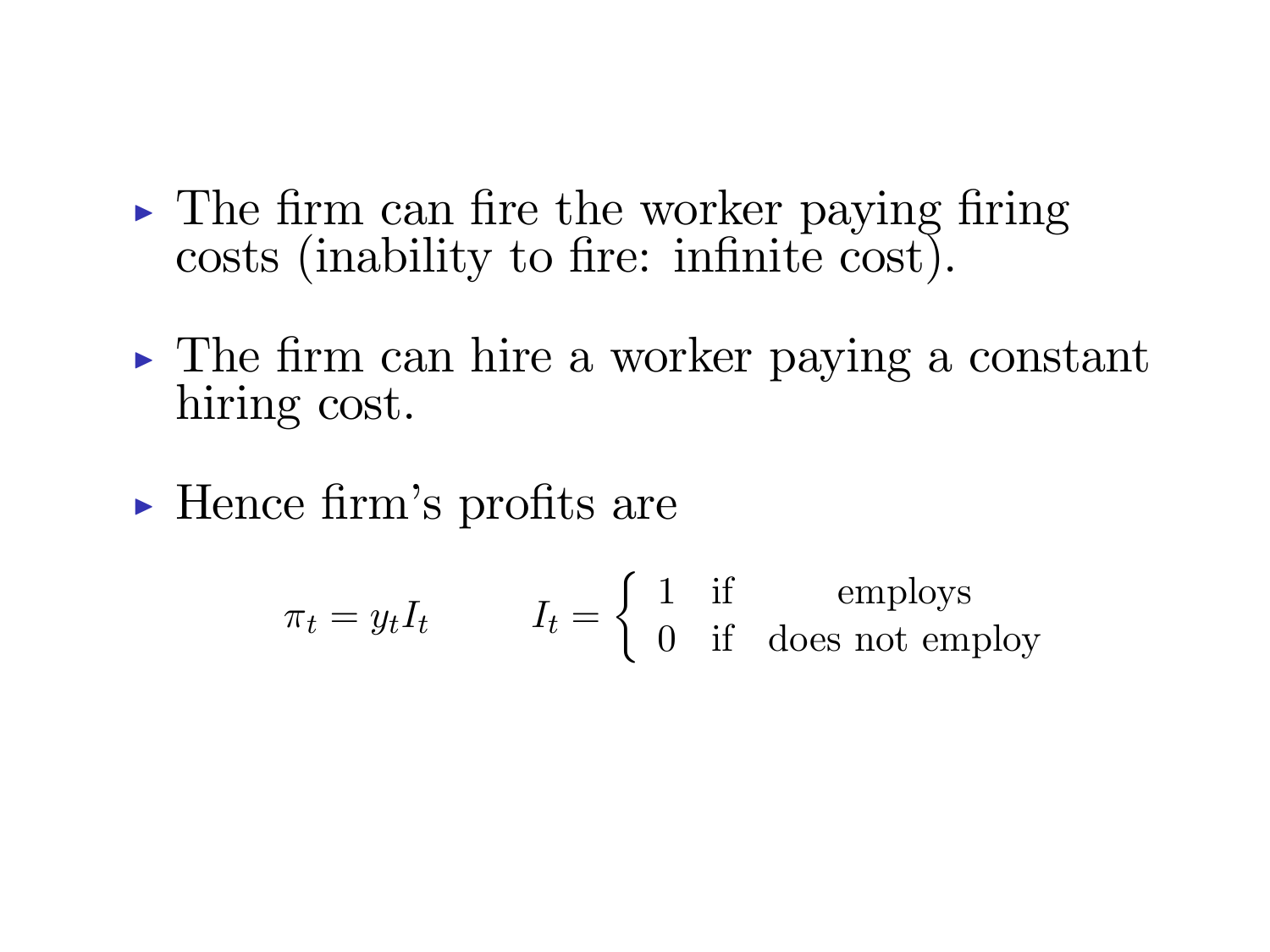#### $\blacktriangleright$  Two firing costs structures:



| Single Contract                                                                                                                                                     |
|---------------------------------------------------------------------------------------------------------------------------------------------------------------------|
| $q(\tau_t) = \begin{cases} q^U(\tau_t) = q_0 + \mu_q \tau_t & \text{if } \tau_t \leq T_u \\ \overline{q}^U = q_0 + \mu_q T_u & \text{if } \tau_t > T_u \end{cases}$ |
| $\mu_q > 0, q_0 > 0$                                                                                                                                                |

 $\triangleright$   $\tau_t$  denotes employment duration at time t.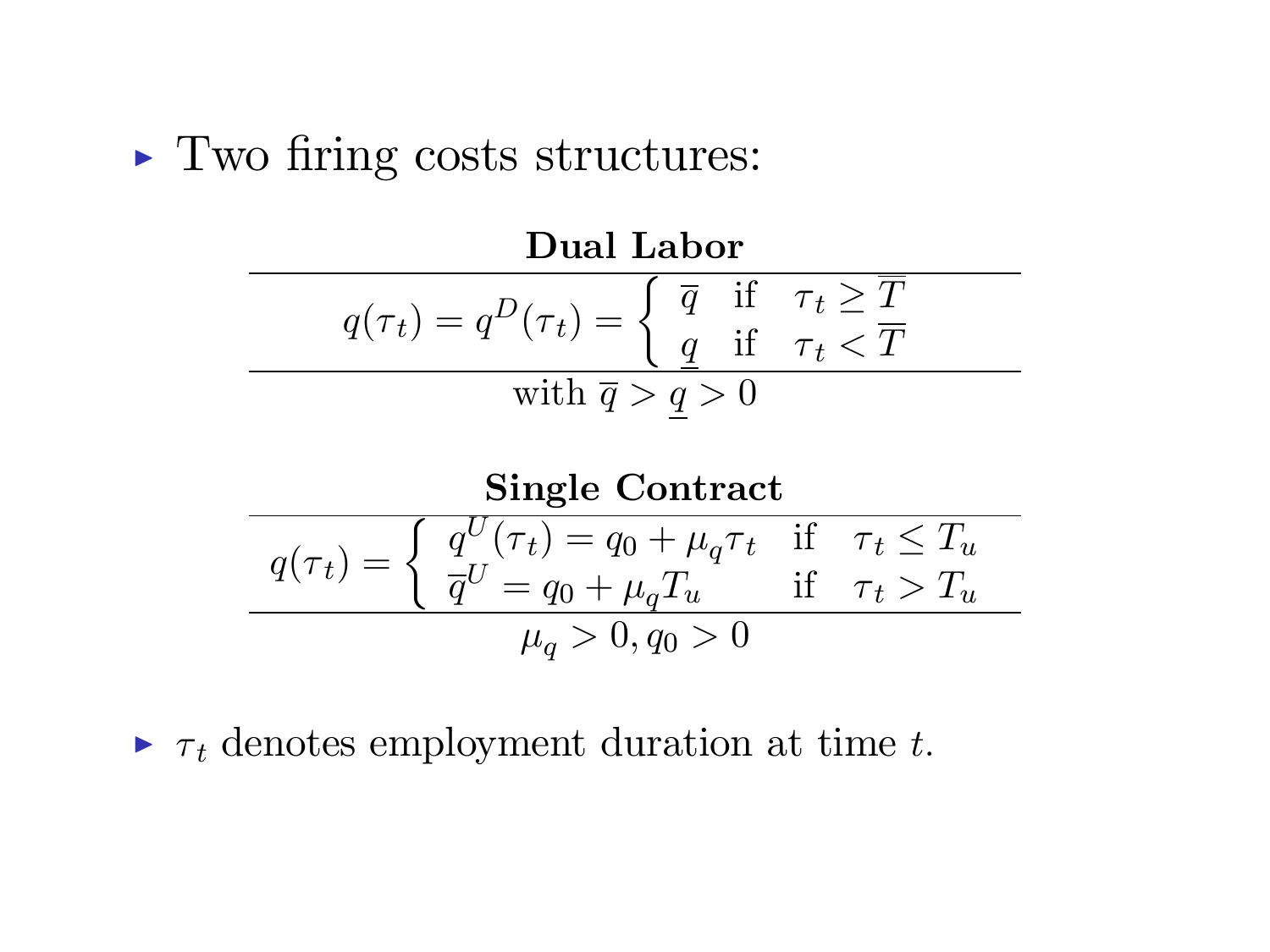# Graphically



Assumption: same permanent costs and average cost in the temporary phase:  $\tau$ 

$$
\overline{q} = \overline{q}^U
$$
 and  $\underline{q} = \frac{1}{T} \int_0^T q^U(\tau_t) d\tau$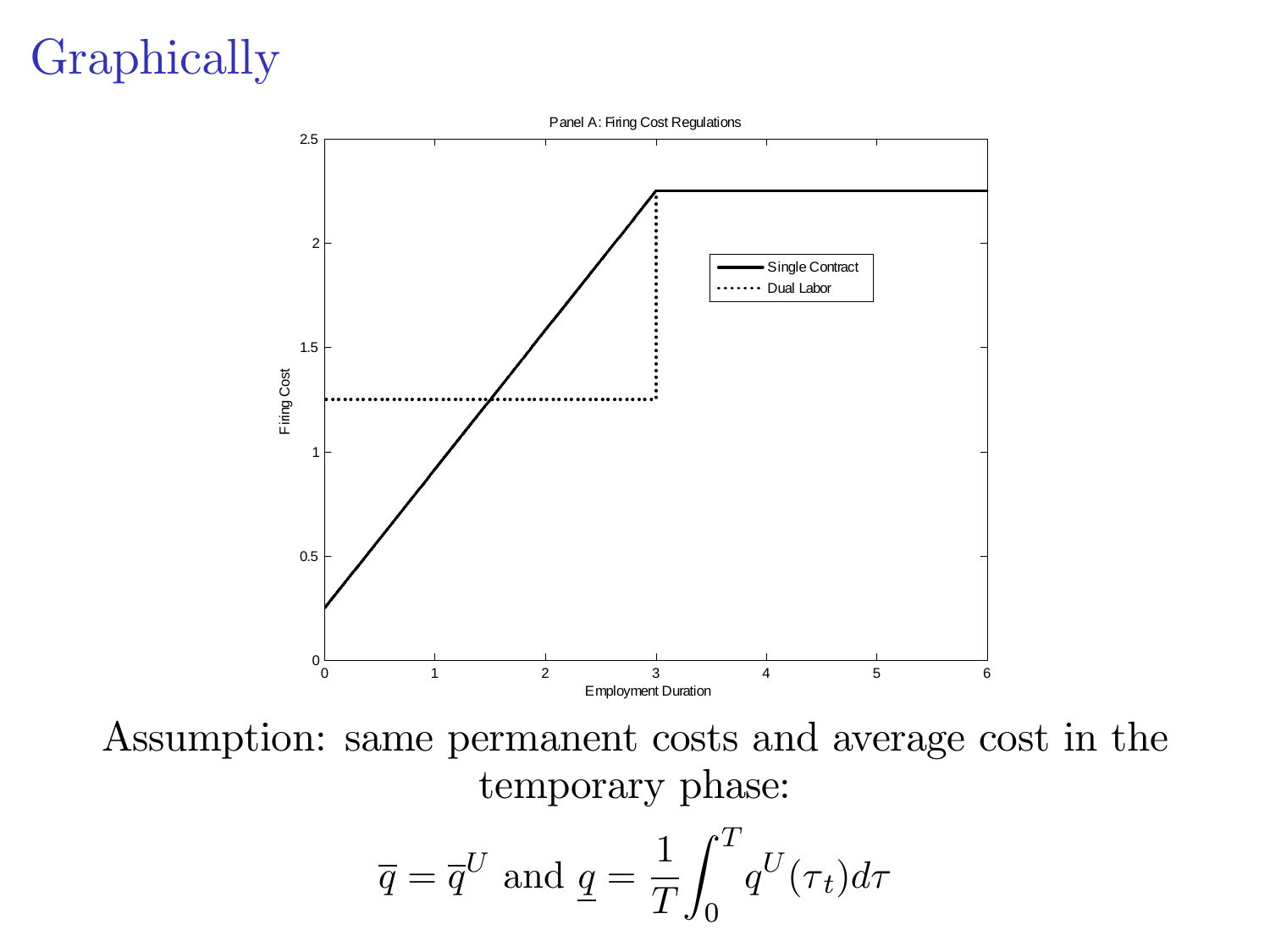### Firm's problem

- $\triangleright$  The firm maximizes its value by timing the firing and hiring decisions.
- $\triangleright$  It maximizes expected discounted profits, net of discounted costs for laying-off and hiring:

$$
V(I_t, y, \tau_t) = \max_{\{I_t\}_{t=1}^{\infty}} E\left[\sum_{t=1}^{\infty} e^{-rt} \pi_t dt\right] -
$$
  

$$
\sum_{t=1}^{\infty} E\left[e^{-rt} I_{t-1}(1 - I_t)q(\tau_t) + (1 - I_{t-1})I_t c\right]
$$

s.t. dynamics of  $\pi_t$ ,  $y_t$  and

$$
q(\tau_t) = \begin{cases} \n\text{ as in "single labor contract"} \\ \n\text{or as in "dual labor market"} \n\end{cases}
$$

 $I_t, t = 1, 2, ...$  employment status at each period.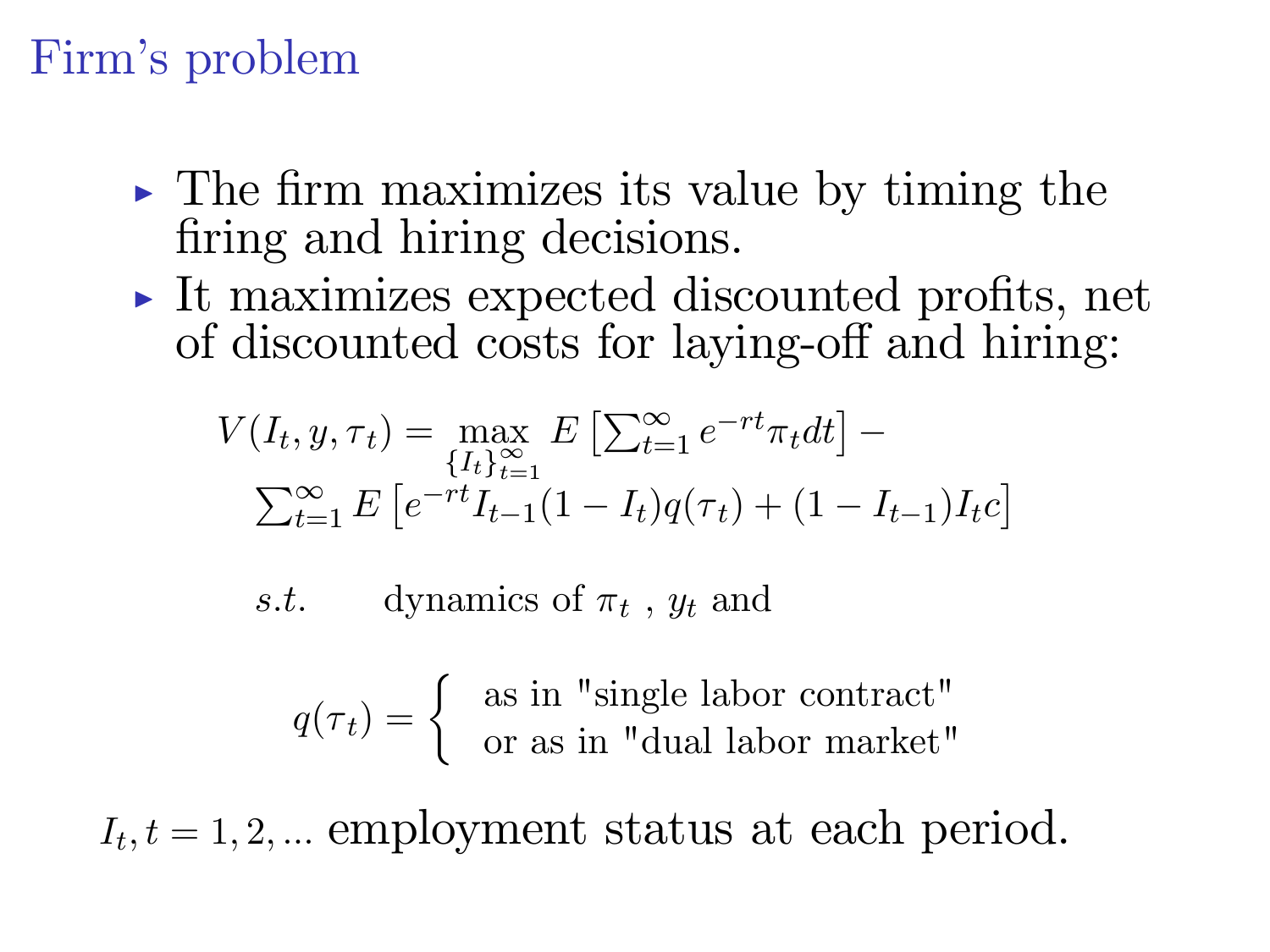#### Bellman equations

Active (employing) firm value:

$$
V(1, y, \tau) = \max_{I} (1 - I) \left( y - q(\tau) + e^{-r\Delta} \mathbb{E} \left[ V(0, y', 0) \right] \right)
$$

$$
+ I \left( y + e^{-r\Delta} \mathbb{E} \left[ V(1, y', \tau + \Delta) \right] \right)
$$

Idle (non employing) firm.

$$
V(0, y, 0) = \max_{I} (1 - I) \left( e^{-r\Delta} \mathbb{E} \left[ V(0, y', 0) \right] \right) +
$$

$$
I \left( e^{-r\Delta} \mathbb{E} \left[ V(1, y', 0) \right] - c \right).
$$

y' :next period profit.  $q(\tau)$ : either Single Contract or Dual Labor firing cost.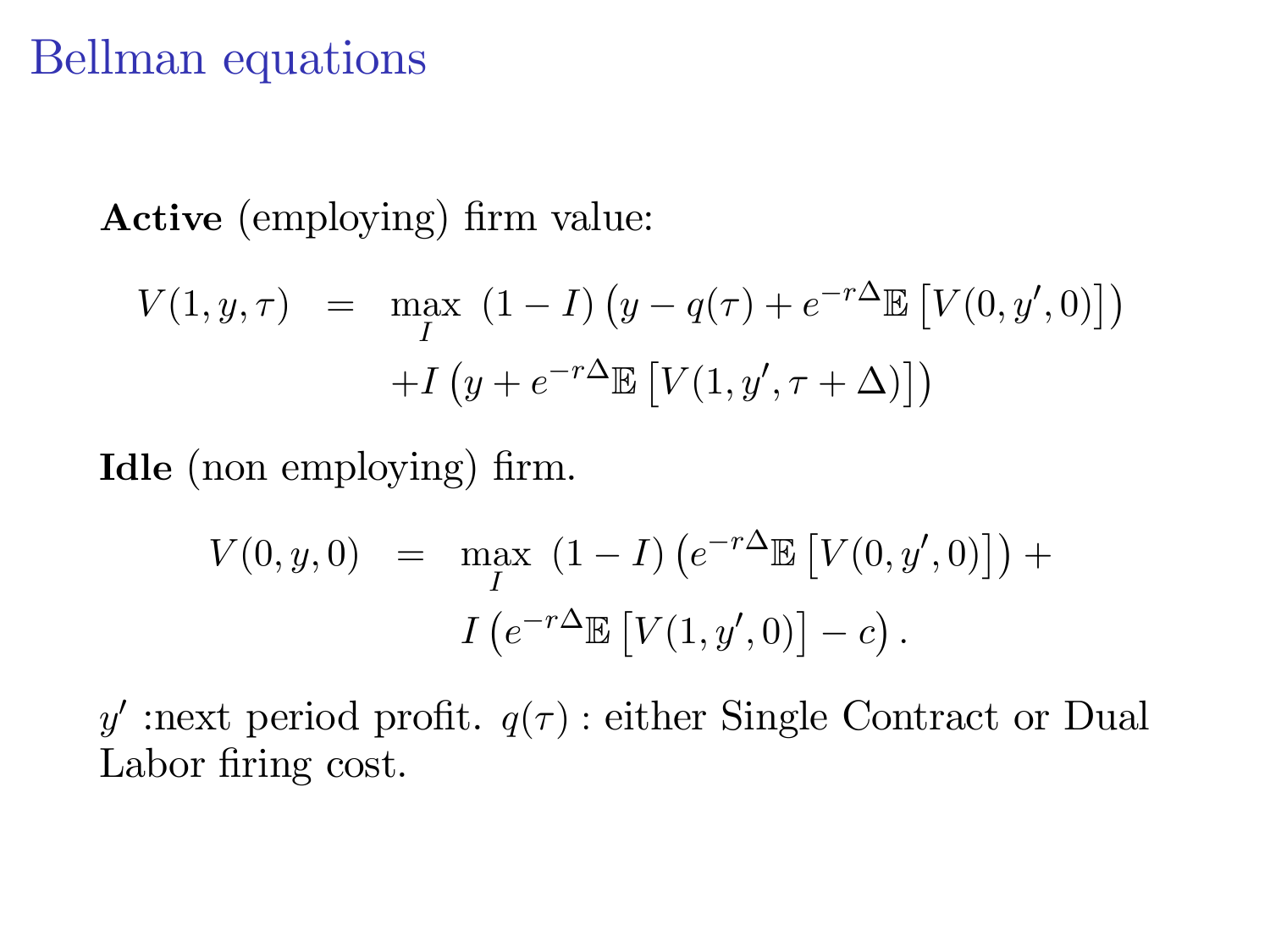#### Firing and Hiring Boundaries

The firing boundary: smallest profit for which the firm does not fire:

$$
\underline{y}(\tau) := \left\{ \begin{array}{c} \inf \ y : \left( y - q(\tau) + e^{-r\Delta} \mathbb{E} \left[ V(0, y', 0) \right] \right) < \\ \left( y + e^{-r\Delta} \mathbb{E} \left[ V(1, y', \tau + \Delta) \right] \right) \end{array} \right\}.
$$

Hiring boundary: Largest profit for which the idle firm does not hire:

$$
\overline{y} := \left\{ \sup y : e^{-r\Delta} \mathbb{E} \left[ V(0, y', 0) \right] > \left( e^{-r\Delta} \mathbb{E} \left[ V(1, y', 0) \right] - c \right) \right\}.
$$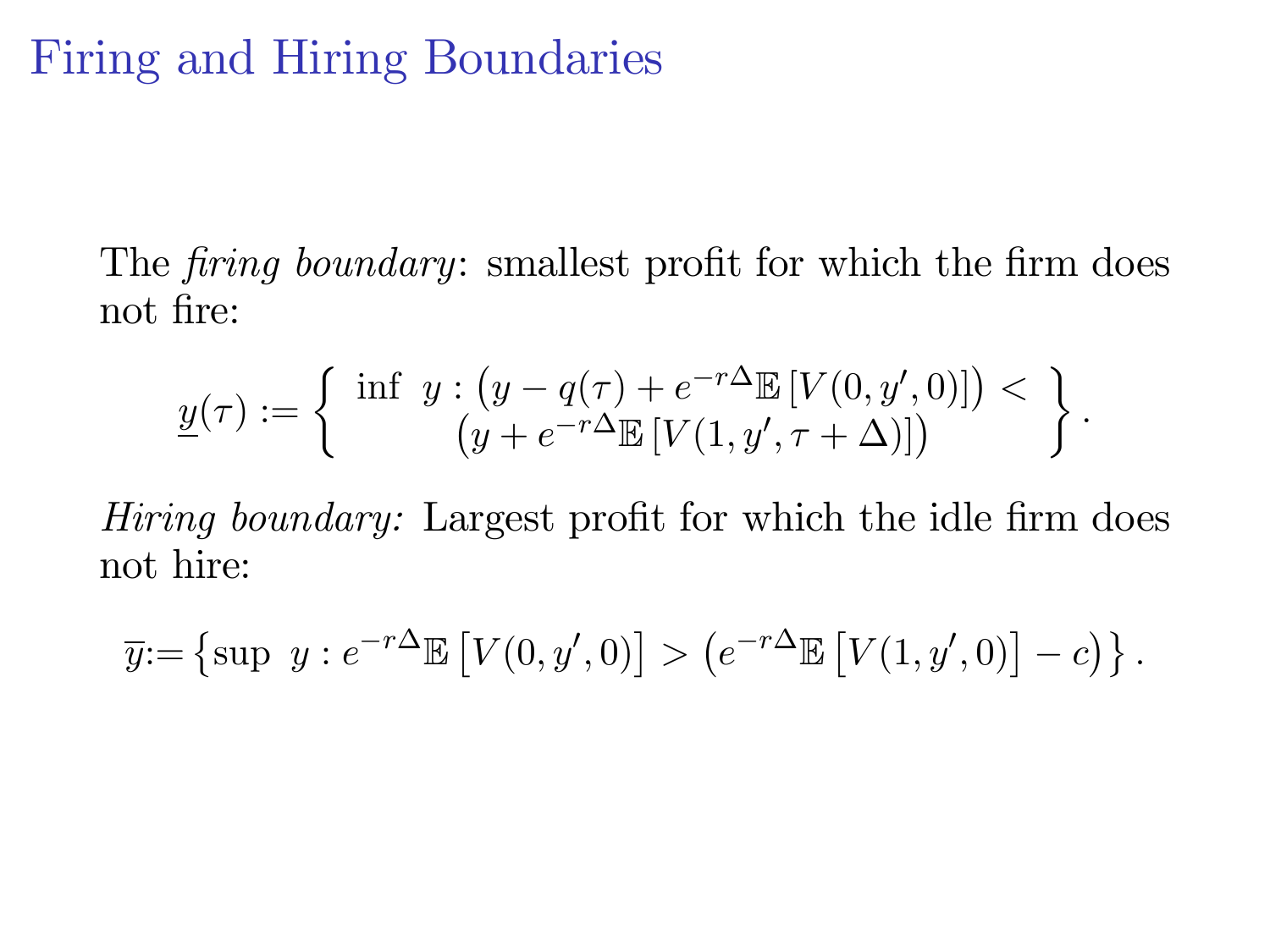#### Results

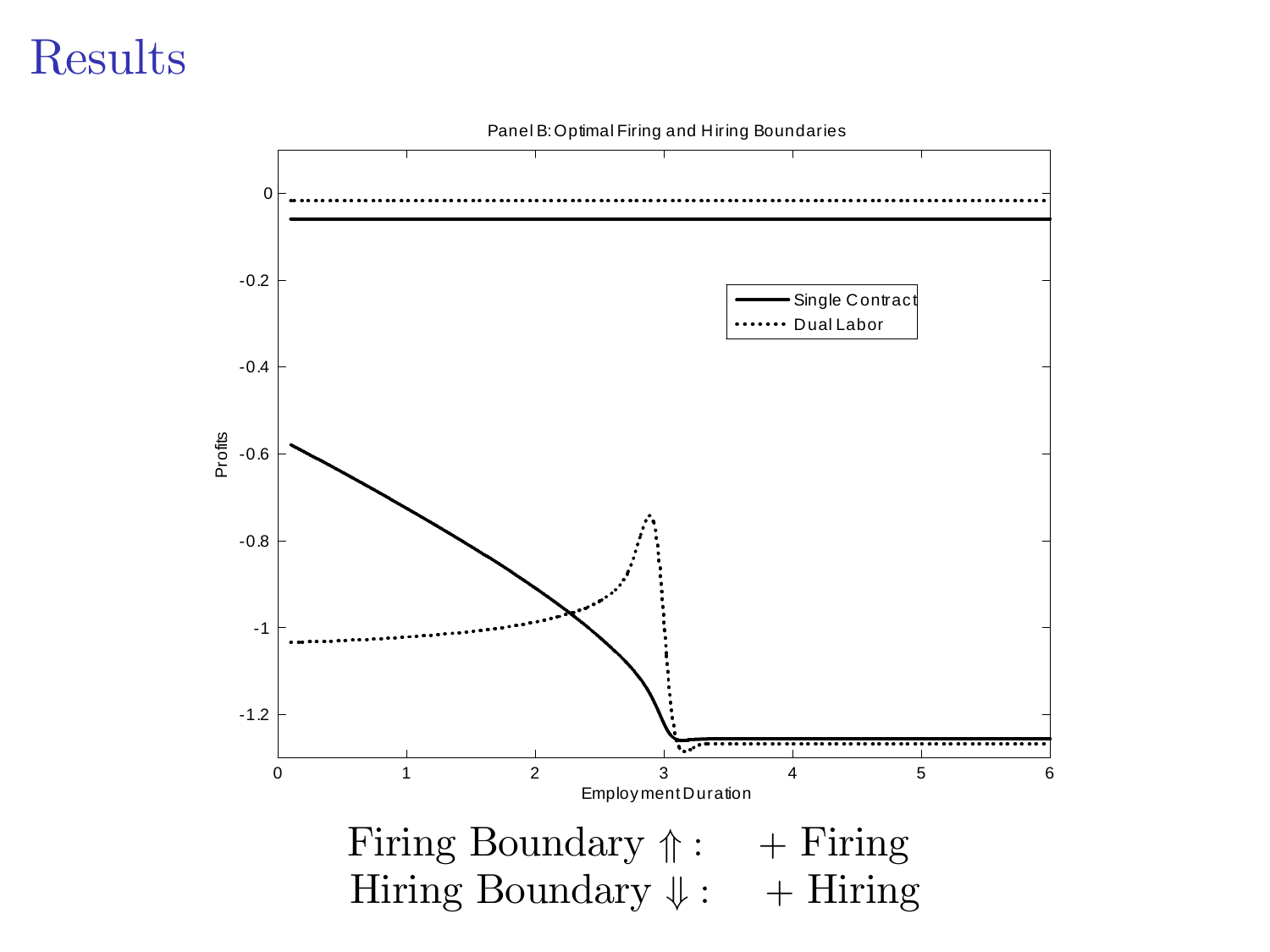#### Dual Labor

- $\triangleright$  Firing boundary increasing in employment duration:
	- $\rightarrow$  Higher incentive to fire as worker reaches end of temporary phase  $T$
	- $\cdot$  "Keep alive" the option to fire at low cost
	- $\triangleright$  Close to expiration, this pushes for renewal of the cheap option: incentive to substitute with younger worker
- In model with no option, firing boundary is flat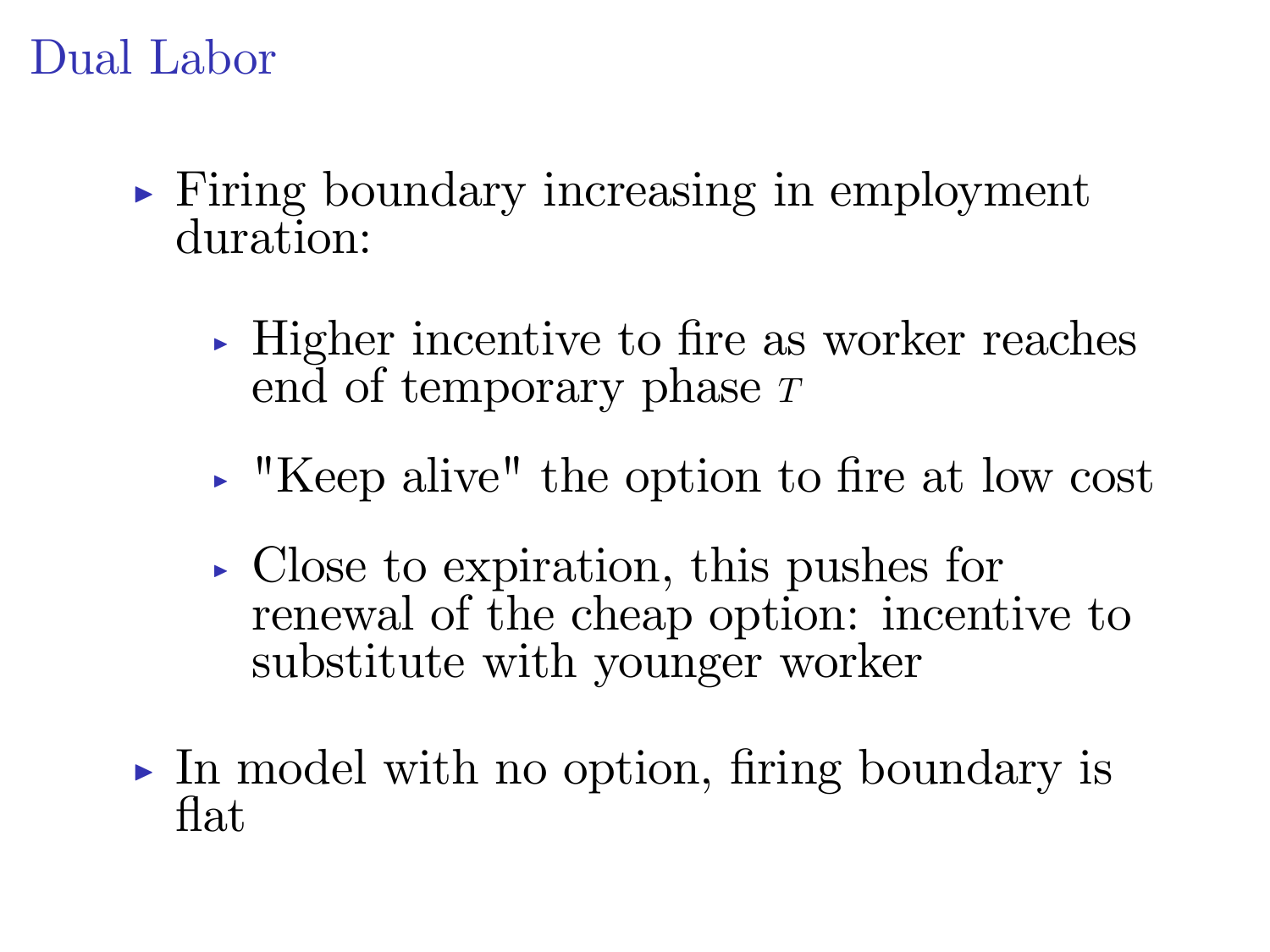# Dual Labor (cont.)

 $\triangleright$  Slope depends on time until T and cost gap  $\overline{q} - q$ 



- $\triangleright$  Firing and hiring boundary close: fire to hire soon after
- $\blacktriangleright$  High gap leads to "churning" effect: replace with a new worker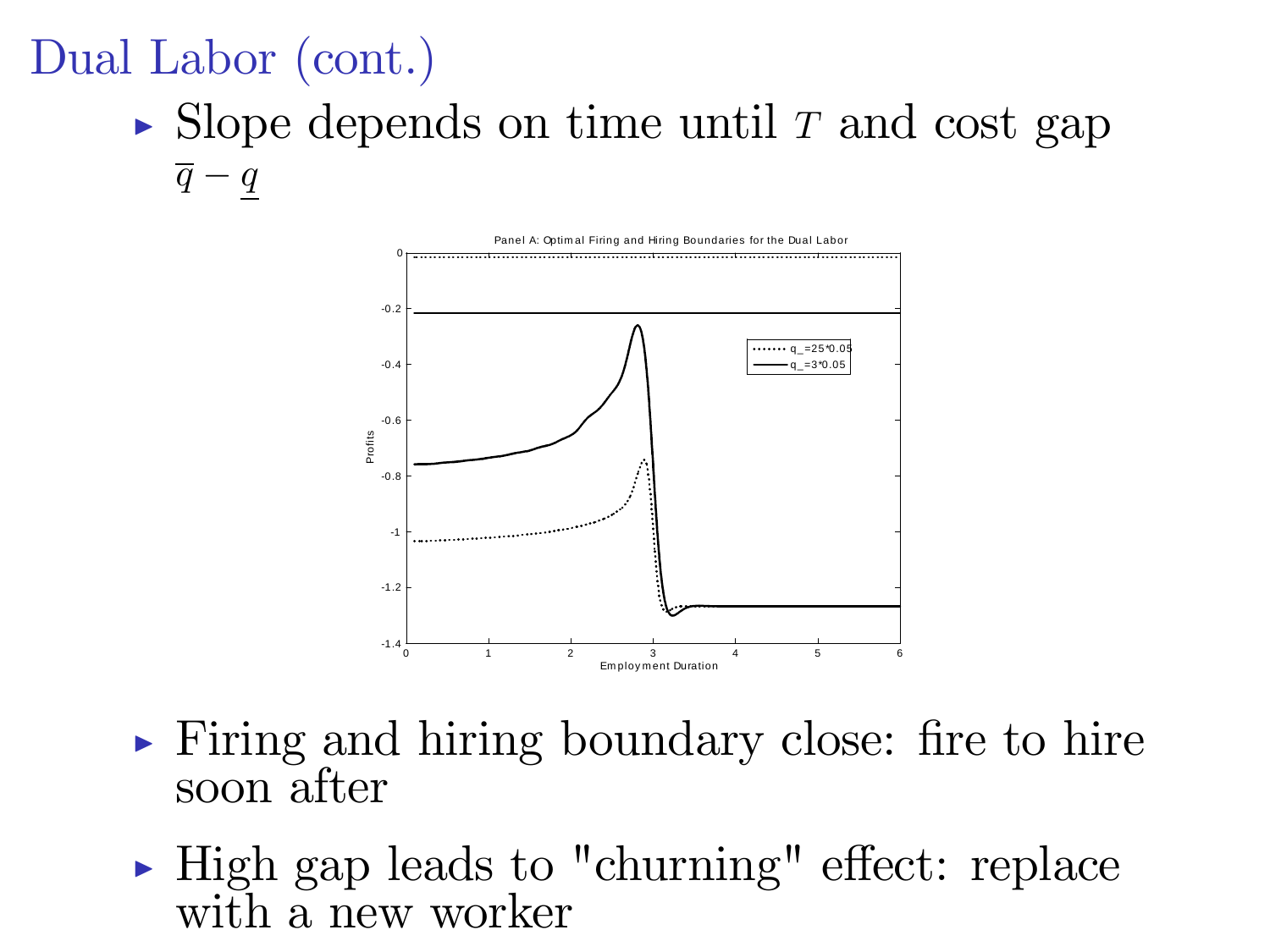# Single Contract

- $\triangleright$  Firing boundary decreasing in employment duration:
	- In Option to fire is depreciating because of higher future costs:
	- Incentive to anticipate firing before it becomes more expensive (cost increase at rate  $\mu_{\alpha}$ )
	- $\triangleright$  This incentive is maximal at the beginning when future cost appreciation is largest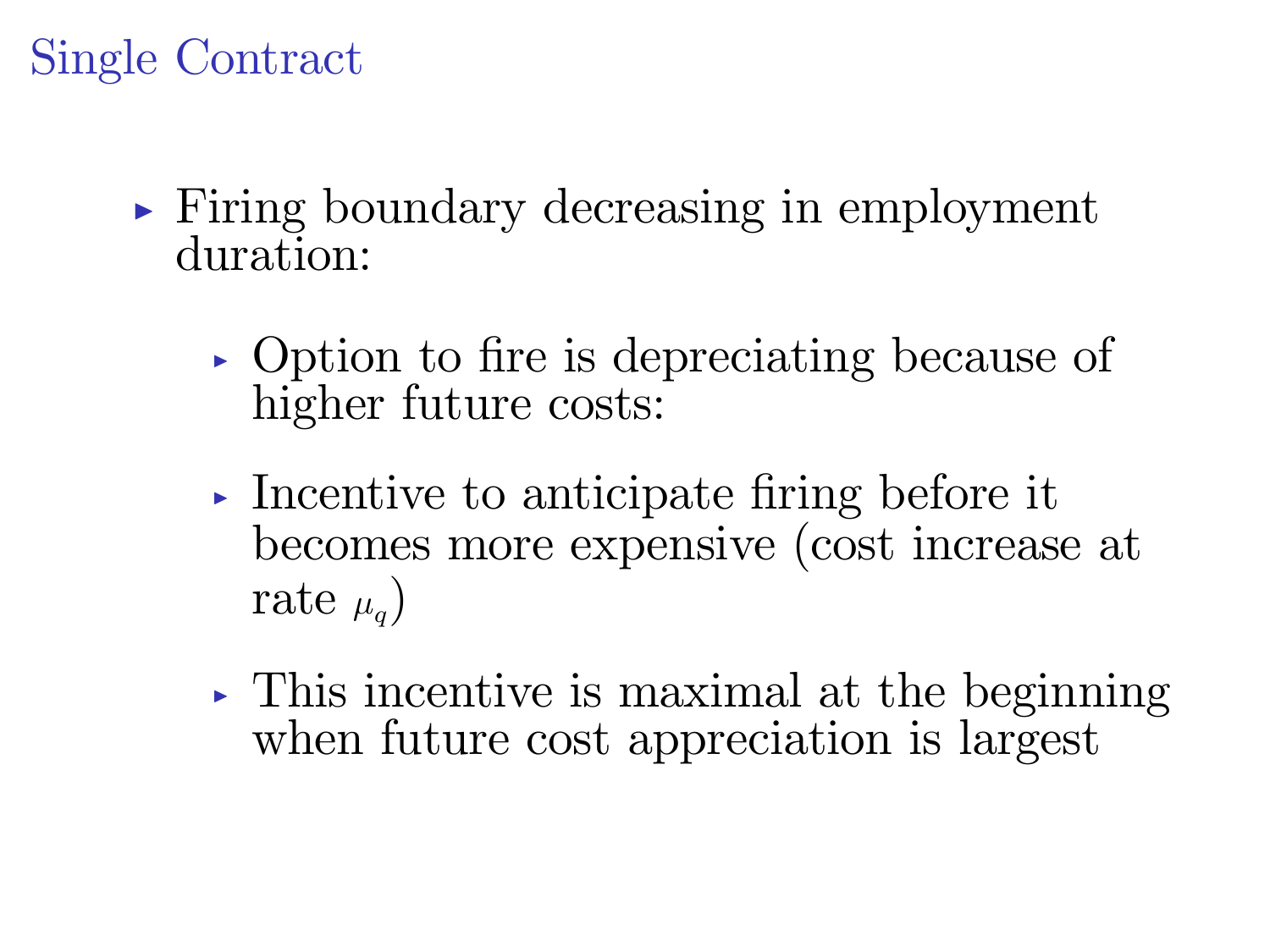# Single Contract (cont.)

 $\blacktriangleright$  Higher anticipation effect and faster decay of this effect for large  $\mu_q$  and small T.



Employ ment Duration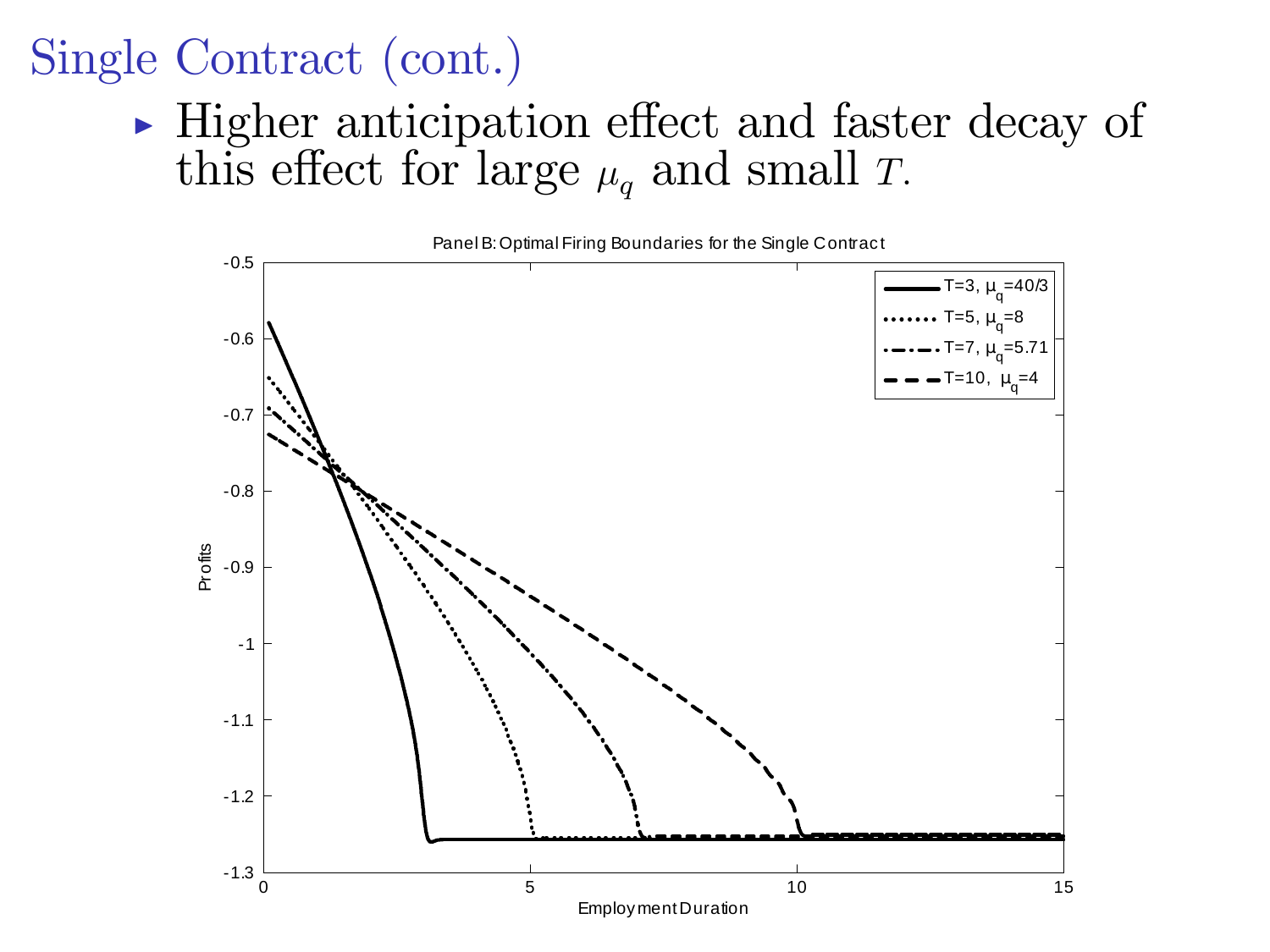Single Contract vs Dual Contract

- $\triangleright$  Single contract "transfers" incentive to fire from the end to beginning of temporary phase.
	- $\rightarrow$  the extent depends on the rate of cost increase
- **In Assuming the same average costs at the end** of temporary phase:
	- $\rightarrow$  Temporary workers fired less likely under the Single Contract except for bad economic times
	- $\rightarrow$  Workers fired under the Single Contract are Öred sooner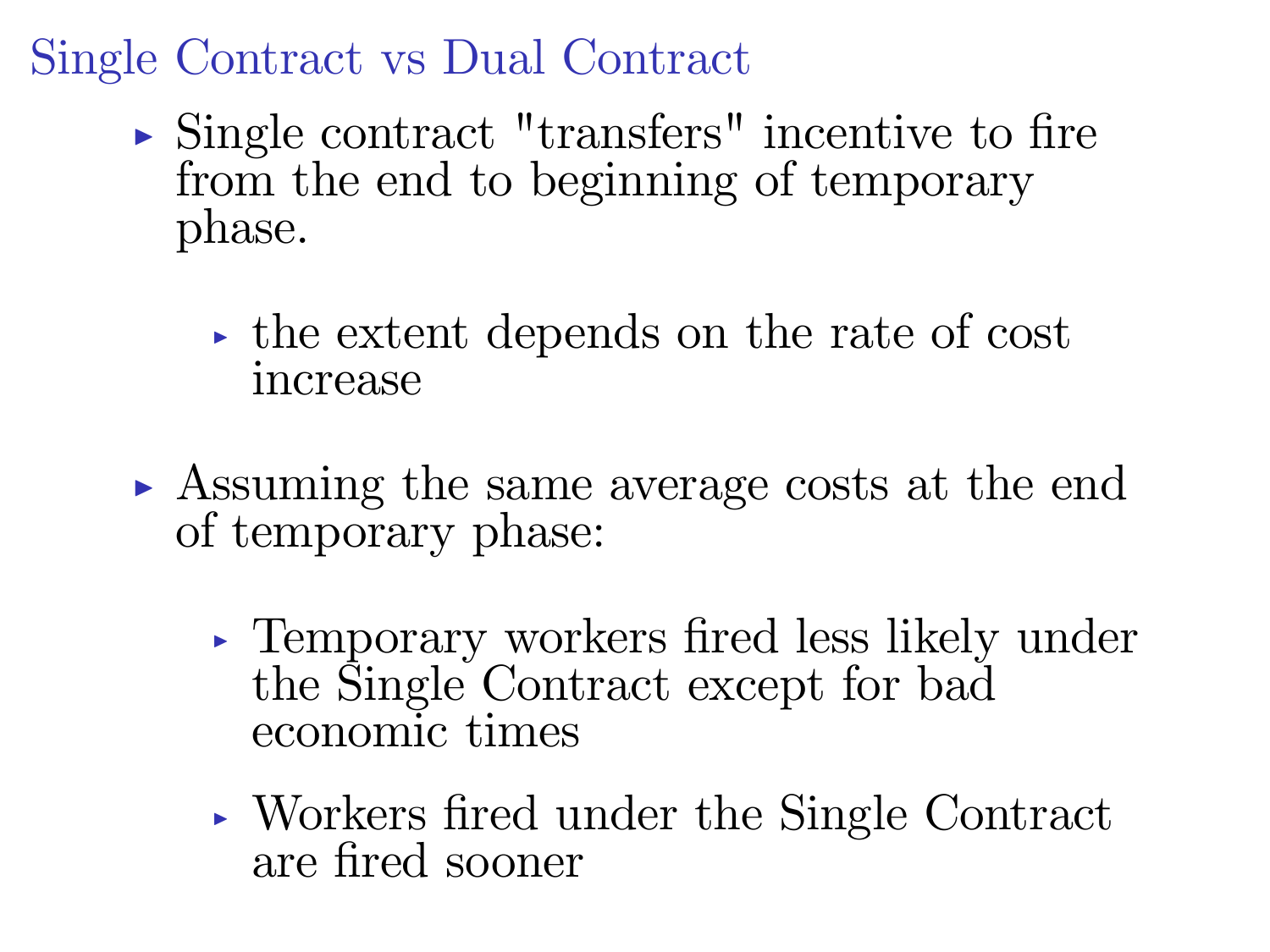

Panel C: Probability temporary worker fired before becoming permanent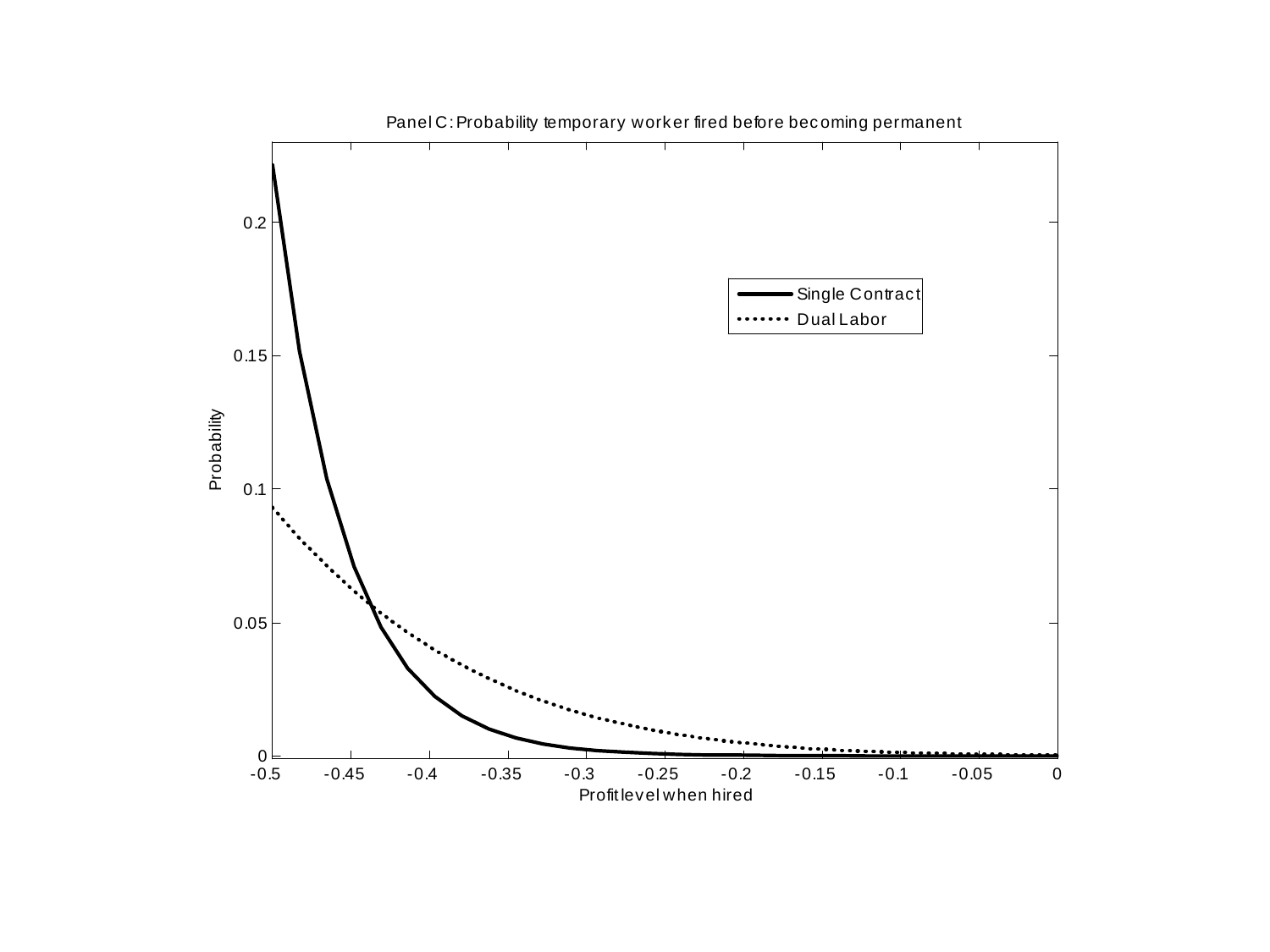

Panel A: Avg seniority of workers fired before becoming permanent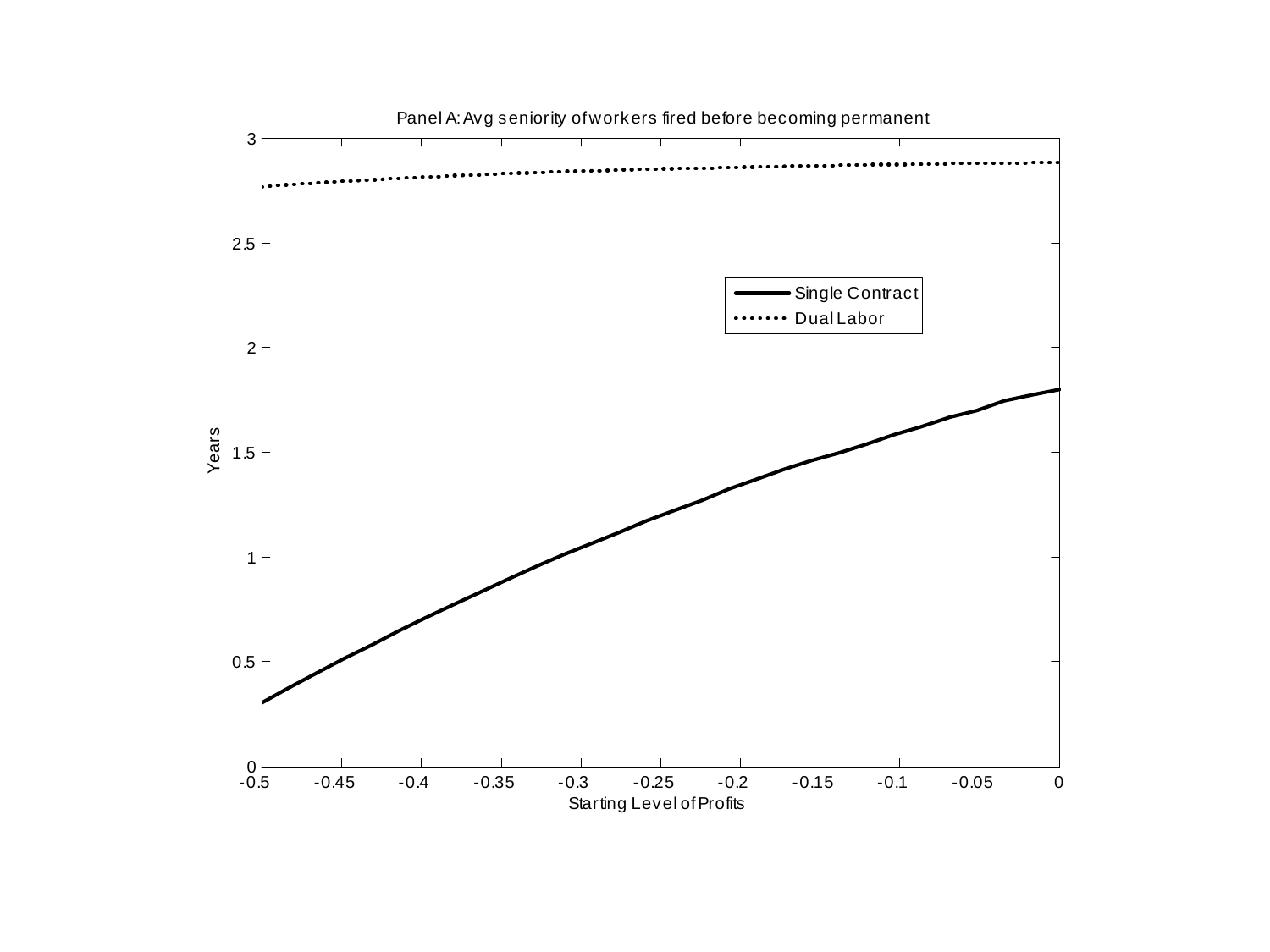Single Contract vs Dual Contract (cont.)

- Assuming the same average costs at the end temporary phase:
	- $\triangleright$  The Single Contract generates more incentive to hire,
	- $\rightarrow$  and longer employment durations
	- $\blacktriangleright$  However at the expense of higher turnover among permanent workers
	- Because before T average firing costs are smaller for the Single Contract.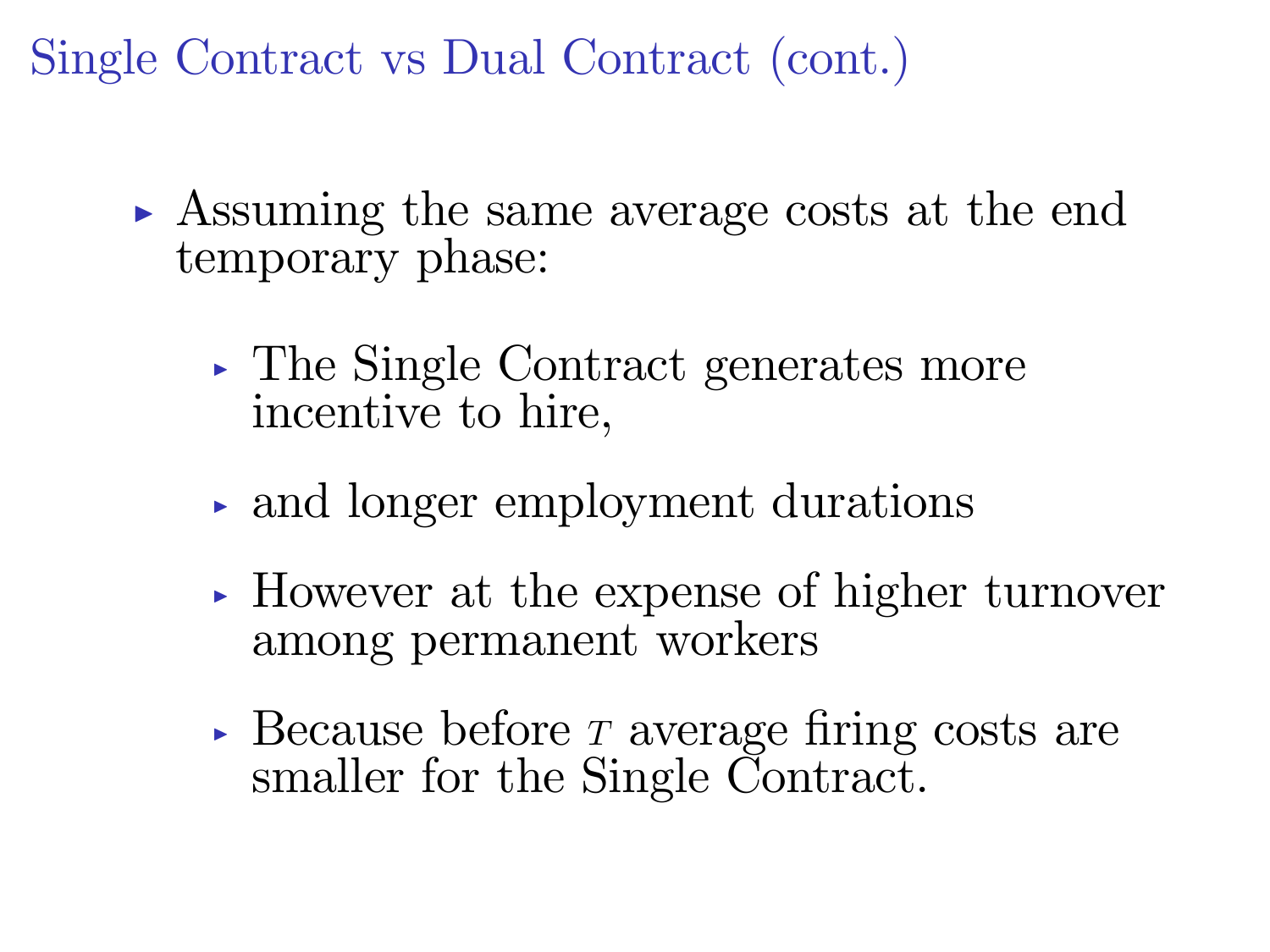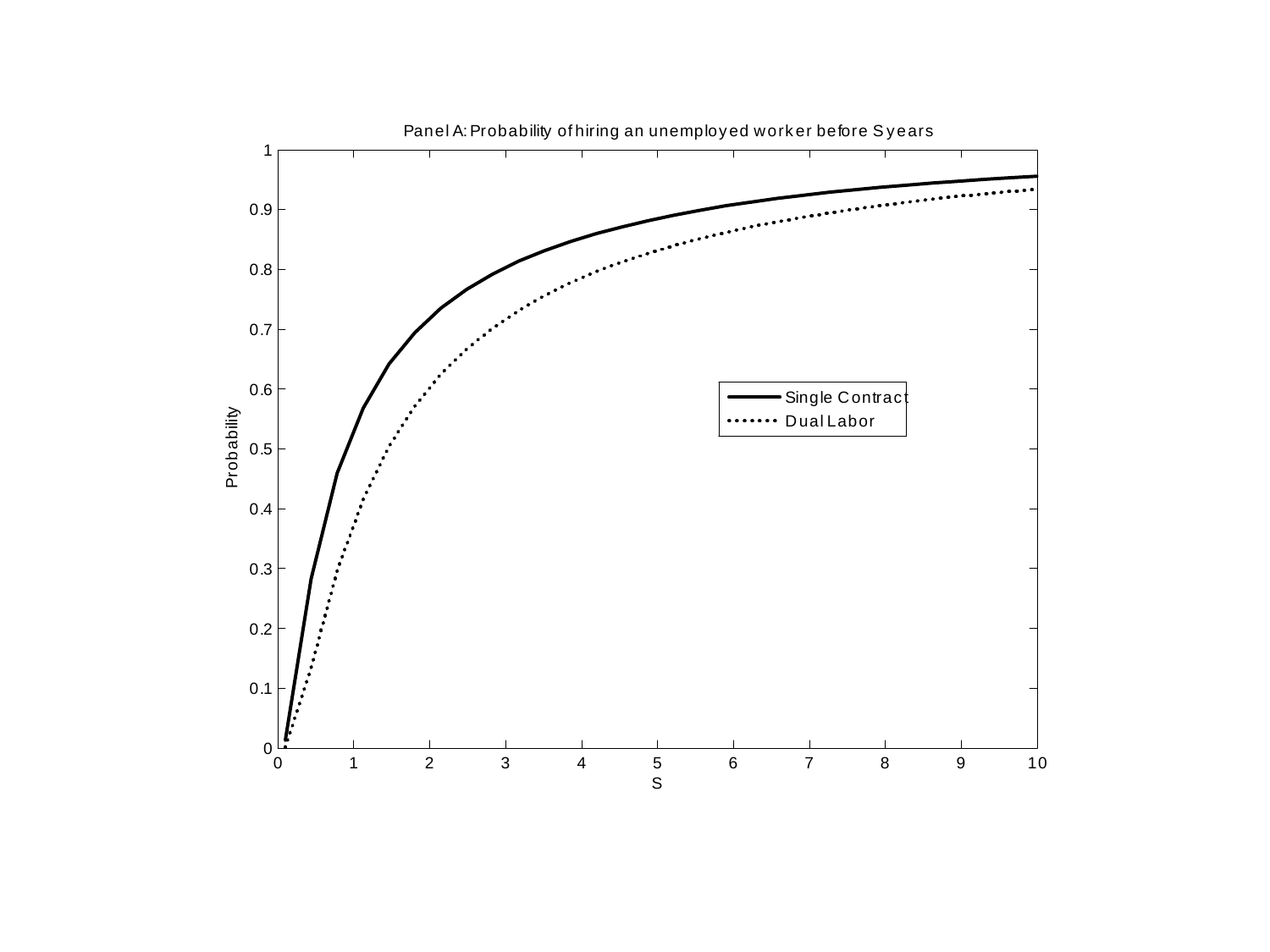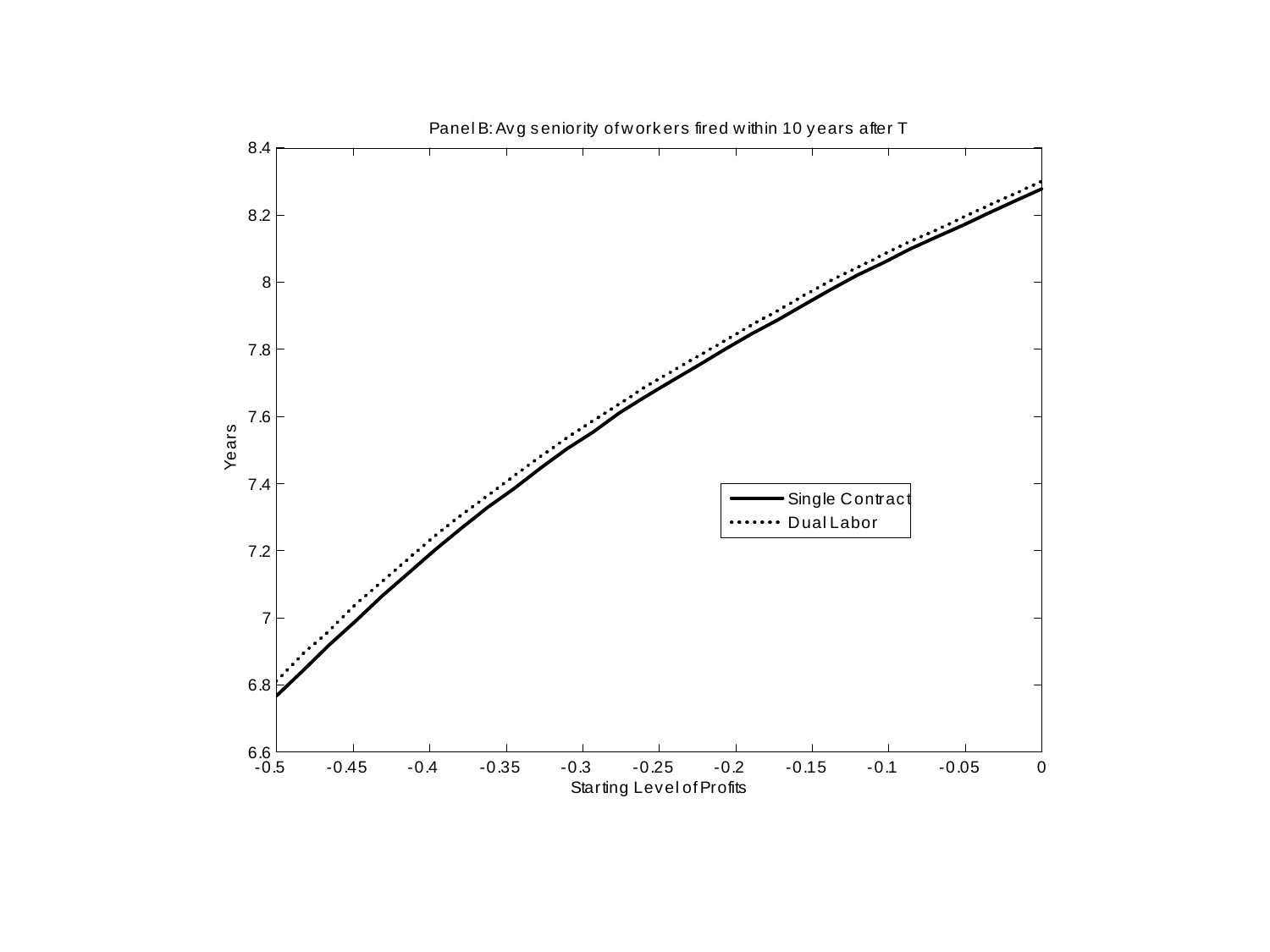# Which contract is more sensitive to economic volatility?



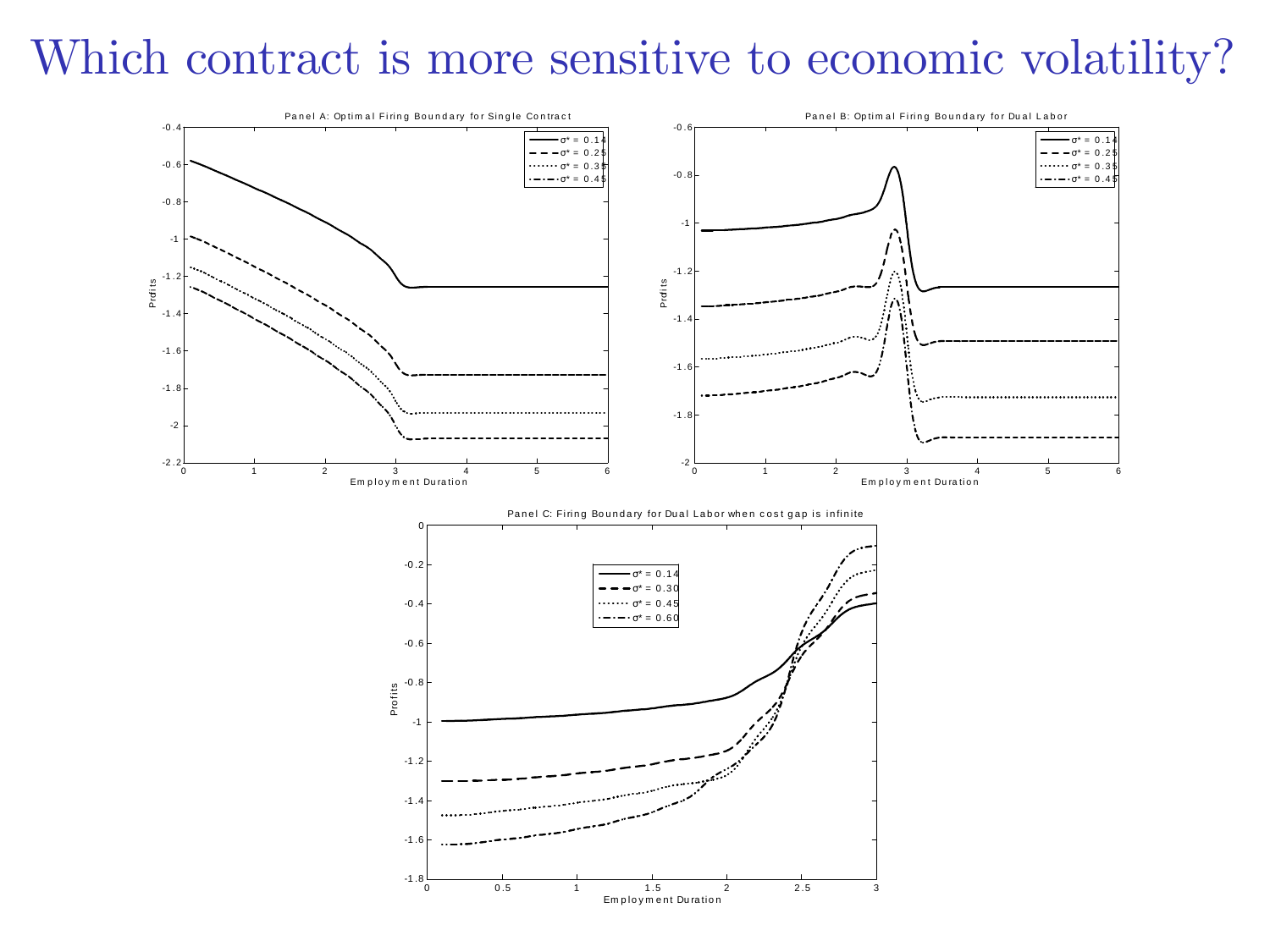Which contract is more sensitive to economic volatility?

 $\triangleright$  Same incentive in the Single Contract at the beginning of contract with extreme cost increase, or inability to fire in permanent phase.

 $\triangleright$  A truly Single Contract, with a unique phase and firing costs increasing permanently at slow pace would be less sensitive to volatility.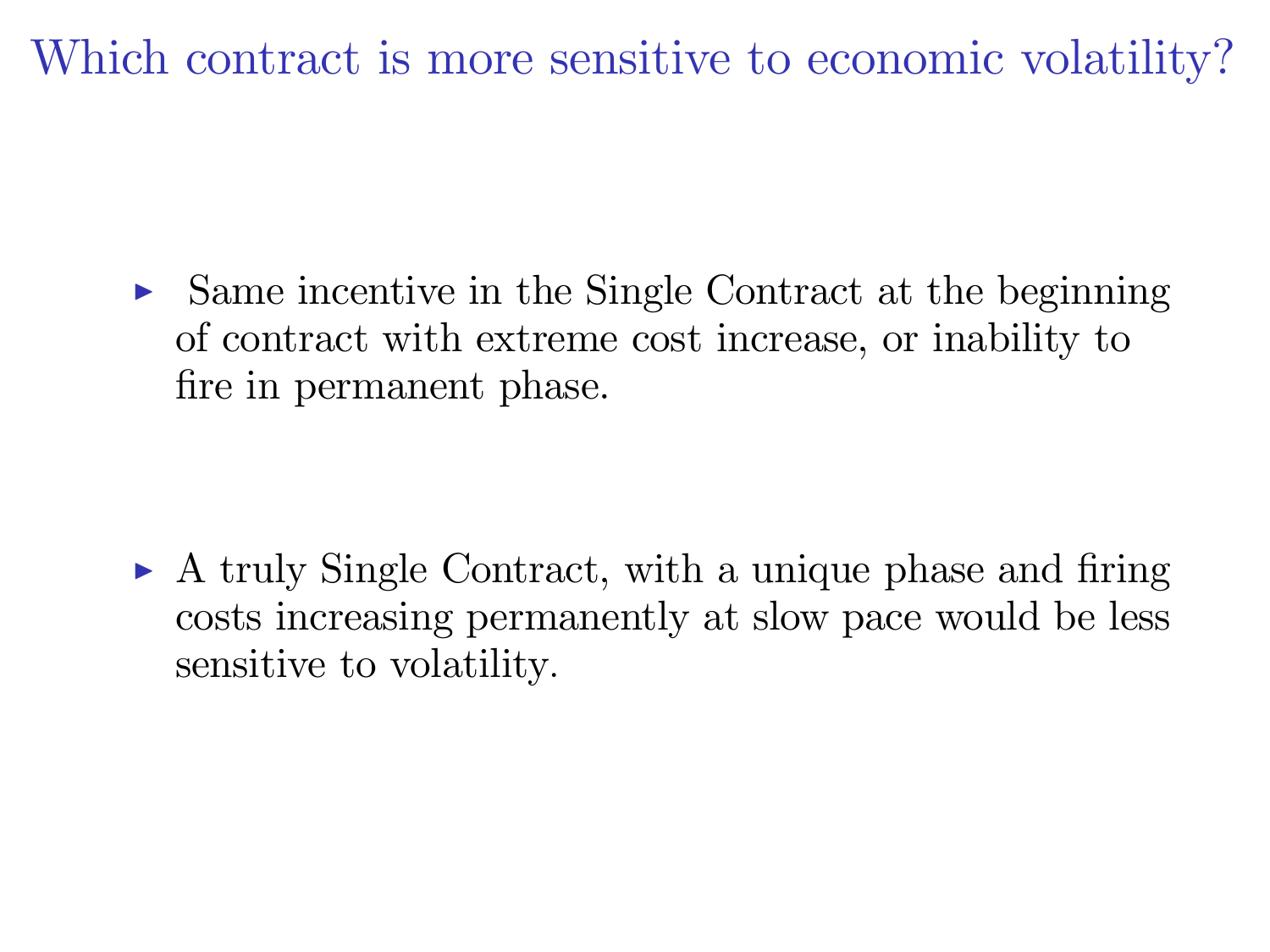# CONCLUSION: The Single Labor Contract...

- $\triangleright$  increases rate of job conversion from temporary to permanent Yes except in very bad times
- $\triangleright$  provides incentive to human capital accumulation

Yes because more temporary become permanent

- $\rightarrow$  reduces volatility of employment to economic shocks
	- Yes
- $\rightarrow$  does not prevent job creation (low enough initial costs) Yes, in fact creates more jobs
- $\triangleright$  BUT it transfers incentive to fire to fresh hires
- $\triangleright$  AND it is bad for fresh hires with large economic uncertainty